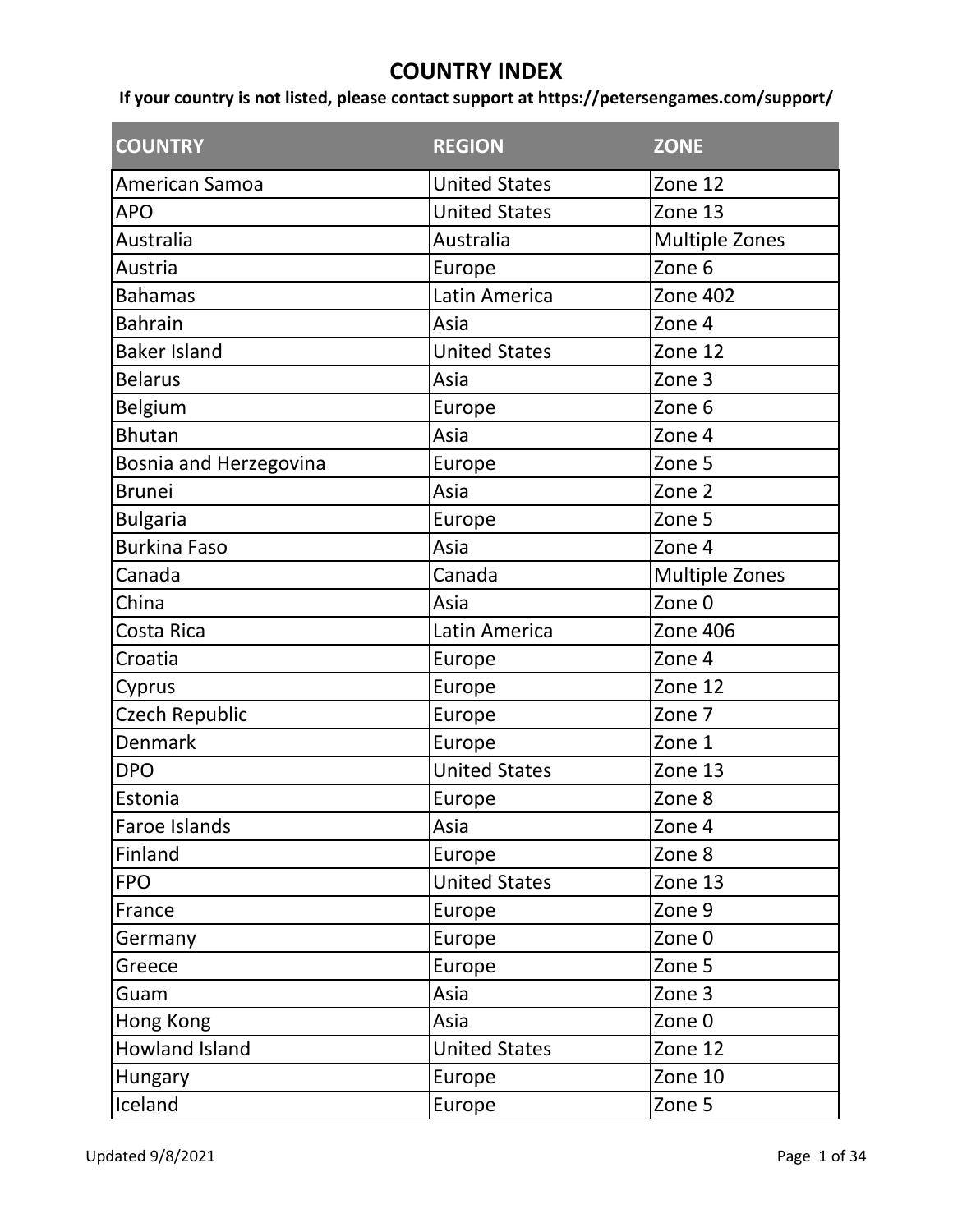## **COUNTRY INDEX**

If your country is not listed, please contact support at https://petersengames.com/support/

| Ireland                   | Europe               | Zone 11  |
|---------------------------|----------------------|----------|
| Israel                    | Asia                 | Zone 2   |
| Italy                     | Europe               | Zone 3   |
| Japan                     | Asia                 | Zone 1   |
| Jarvis Island             | <b>United States</b> | Zone 12  |
| Johnston Atoll            | <b>United States</b> | Zone 12  |
| Kazakhstan                | Asia                 | Zone 4   |
| Kingman Reef              | <b>United States</b> | Zone 12  |
| Korea, South              | Asia                 | Zone 1   |
| Kuwait                    | Asia                 | Zone 4   |
| Latvia                    | Europe               | Zone 8   |
| Liechtenstein             | Europe               | Zone 1   |
| Lithuania                 | Europe               | Zone 4   |
| Luxembourg                | Europe               | Zone 6   |
| Malaysia                  | Asia                 | Zone 1   |
| Malta                     | Europe               | Zone 12  |
| Mexico                    | Latin America        | Zone 484 |
| Midway Atoll              | <b>United States</b> | Zone 12  |
| Monaco                    | Europe               | Zone 2   |
| Navassa Island            | <b>United States</b> | Zone 12  |
| Netherlands               | Europe               | Zone 6   |
| New Caledon               | Asia                 | Zone 3   |
| New Zealand               | Australia            | NZ Zone  |
| Niger                     | Asia                 | Zone 4   |
| Northern Mariana Islands  | Asia                 | Zone 3   |
| Norway                    | Europe               | Zone 8   |
| Pakistan                  | Asia                 | Zone 3   |
| Palmyra Atoll             | <b>United States</b> | Zone 12  |
| Philippines               | Asia                 | Zone 1   |
| Poland                    | Europe               | Zone 3   |
| Portugal                  | Europe               | Zone 11  |
| <b>Puerto Rico</b>        | <b>United States</b> | Zone 11  |
| Qatar                     | Asia                 | Zone 4   |
| Romania                   | Europe               | Zone 5   |
| <b>Russian Federation</b> | Europe               | Zone 12  |
| Saudi Arabia              | Asia                 | Zone 2   |